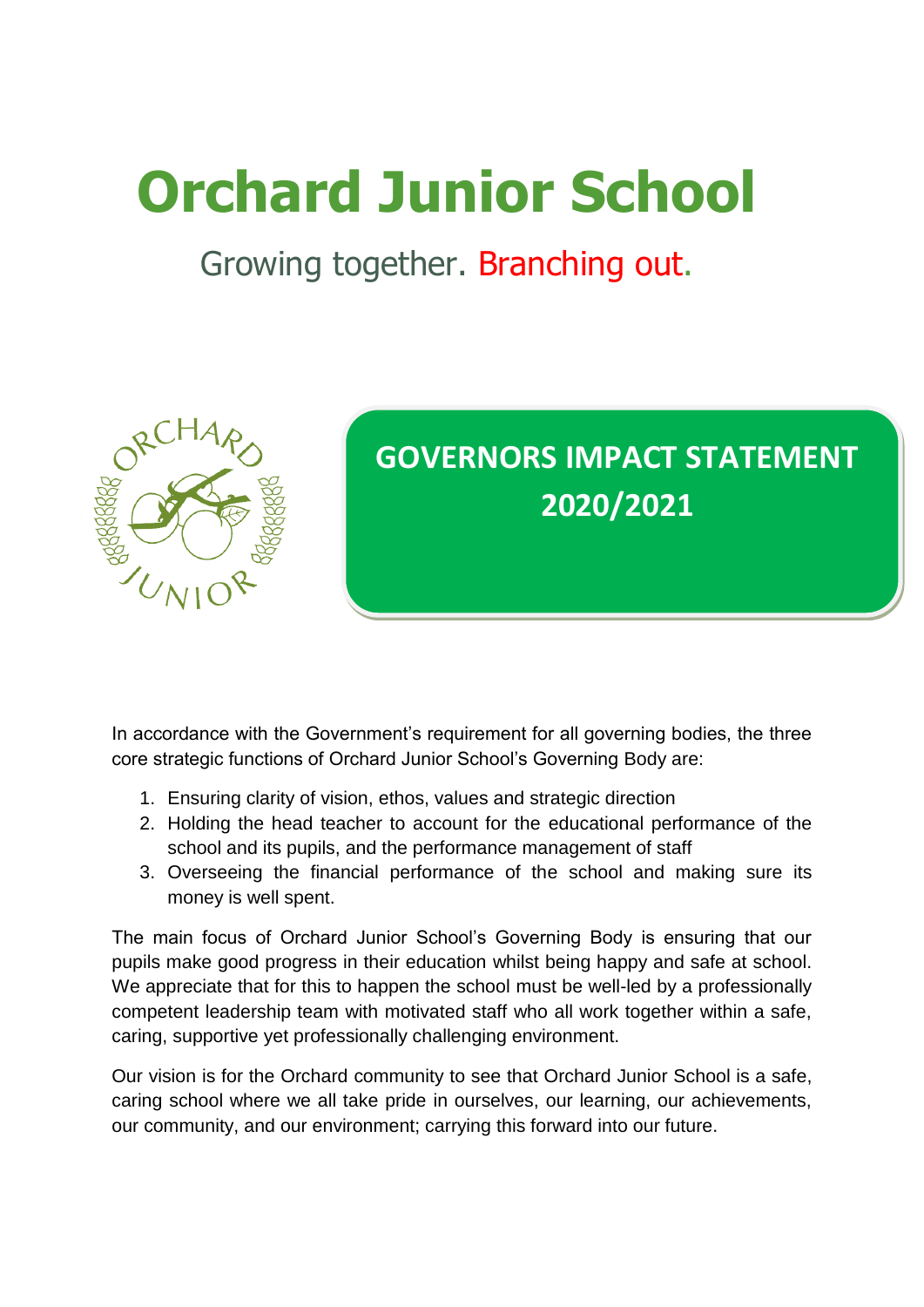In this statement we aim to outline some of the impact we have on the school through our role of challenge and support.

#### **GOVERNANCE STRUCTURE**

| <b>Name</b>          | <b>Role</b>                | <b>Responsibilities</b>              |
|----------------------|----------------------------|--------------------------------------|
| Carol Taylor         | <b>Head teacher</b>        |                                      |
| Nikki Brigg          | <b>Chair of Governors</b>  | <b>Chair of Resources Committee</b>  |
|                      |                            | Pay Committee                        |
|                      |                            | <b>HTPM</b>                          |
|                      |                            | <b>Curriculum Committee</b>          |
|                      |                            | Data group                           |
|                      |                            | <b>Pupil Premium</b>                 |
| <b>Emily Smith</b>   | <b>Vice Chair</b>          | <b>Resources Committee</b>           |
| <b>Becky Littler</b> | Safeguarding               | <b>Resources Committee</b>           |
|                      |                            | <b>Curriculum Committee</b>          |
|                      |                            | <b>HPTM</b>                          |
|                      |                            | Data Group                           |
| Nicola Hopkins       | <b>Training liaison</b>    | <b>Resources Committee</b>           |
| <b>Barry Markham</b> | <b>Health &amp; Safety</b> | <b>Resources Committee</b>           |
|                      |                            | <b>Curriculum Committee</b>          |
| <b>Gary Hampton</b>  | Curriculum                 | <b>Chair of Curriculum Committee</b> |
|                      |                            | Pay Committee                        |
|                      |                            | Data Group                           |
| Sue Wingrove         | <b>SEND</b>                | <b>Curriculum Committee</b>          |
|                      |                            | Data Group                           |
| Jenni Dew            | <b>Staff Governor</b>      |                                      |
| <b>Claire Walker</b> | <b>Health &amp; Safety</b> | <b>Curriculum Committee</b>          |
| <b>Steve Mills</b>   | <b>Sports Premium</b>      | <b>Curriculum Committee</b>          |
| Vacancy              |                            |                                      |

The Governing Body of Orchard Junior School is made up of:

#### **Committees & Meetings**

#### **Full Governing Body – "ensuring clarity of vision, ethos and strategic direction"**

Full Governors meetings are held 5 or 6 times each academic year.

At our full governing body meetings Governors receive a report from the Head teacher on all aspects of the running of the school, including updates on numbers on role, the breakdown of various group numbers attendance, behaviour and any safeguarding events. Governors discuss the report and ask questions of the Head teacher thereby improving their knowledge and understanding of the school. It is also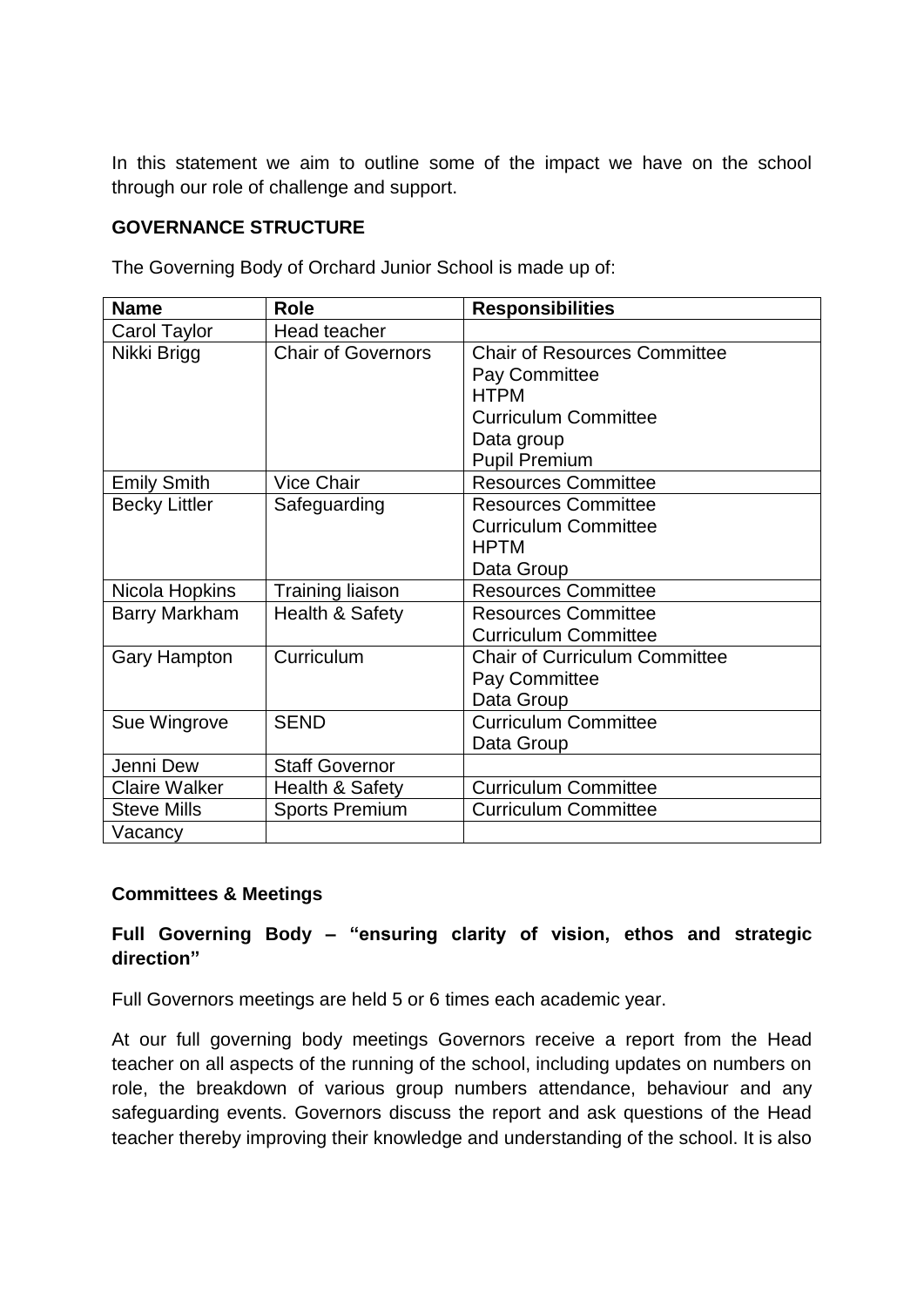an opportunity to challenge the Head teacher and to question aspects of the schools performance.

The focus at these meetings is to remain strategic and not to become involved in the day to day running of the school, which is the Head teacher's responsibility.

Safeguarding is a high priority for everyone at the school and is an item on every full governor body meeting agenda. Policies are also reviewed on a rolling basis to make sure they are compliant and to assess their impact, including an annual equalities analysis. Specific attention is paid to ensure that the school complies with the Department of Education's mandatory policy list.

Governors obtain the views of pupils, staff and parents through regular surveys whose results are discussed at full governor meetings. Smaller working parties are formed to consider any issues which are recognised through the surveys and these report back to the full governing body.

The Governors also focus on staff and pupil wellbeing in particular in relation to work load and the effects of Covid-19.

The governing body carry out annual self assessments and skills audits to ensure they are performing to their maximum ability.

Setting the strategic direction of the school is a vital role of governors. They support the Head teacher in setting the school's priorities and strategic direction.

Governors continually monitor the School Improvement Plan (SIP). They receive reports relating to the SIP and monitor the progress towards achieving targets and goals. This may involve visits to school to speak to staff and pupils and to view pupil's books and lessons. They assess the progress made ensuring the schools clarity of vision, ethos and values are maintained.

Governors are responsible for ensuring that the statutory required information is published on the school website and regular monitoring is made to ensure that the information is correct and up to date.

#### **Curriculum – "educational performance"**

The task of following our pupils' progress and assessment using data provided from internal tracking systems is delegated to the Data Group so that more time can be spent analysing the information and more detail can be examined. This group then report to the Curriculum committee. There is a high level of competency in data analysis in the school leadership team. Governors ensure that they ask the school about the comparative progress and attainment of different groups, including those targeted by the pupil premium grant and the different gender and ability groups. The questions also link to the SIP targets.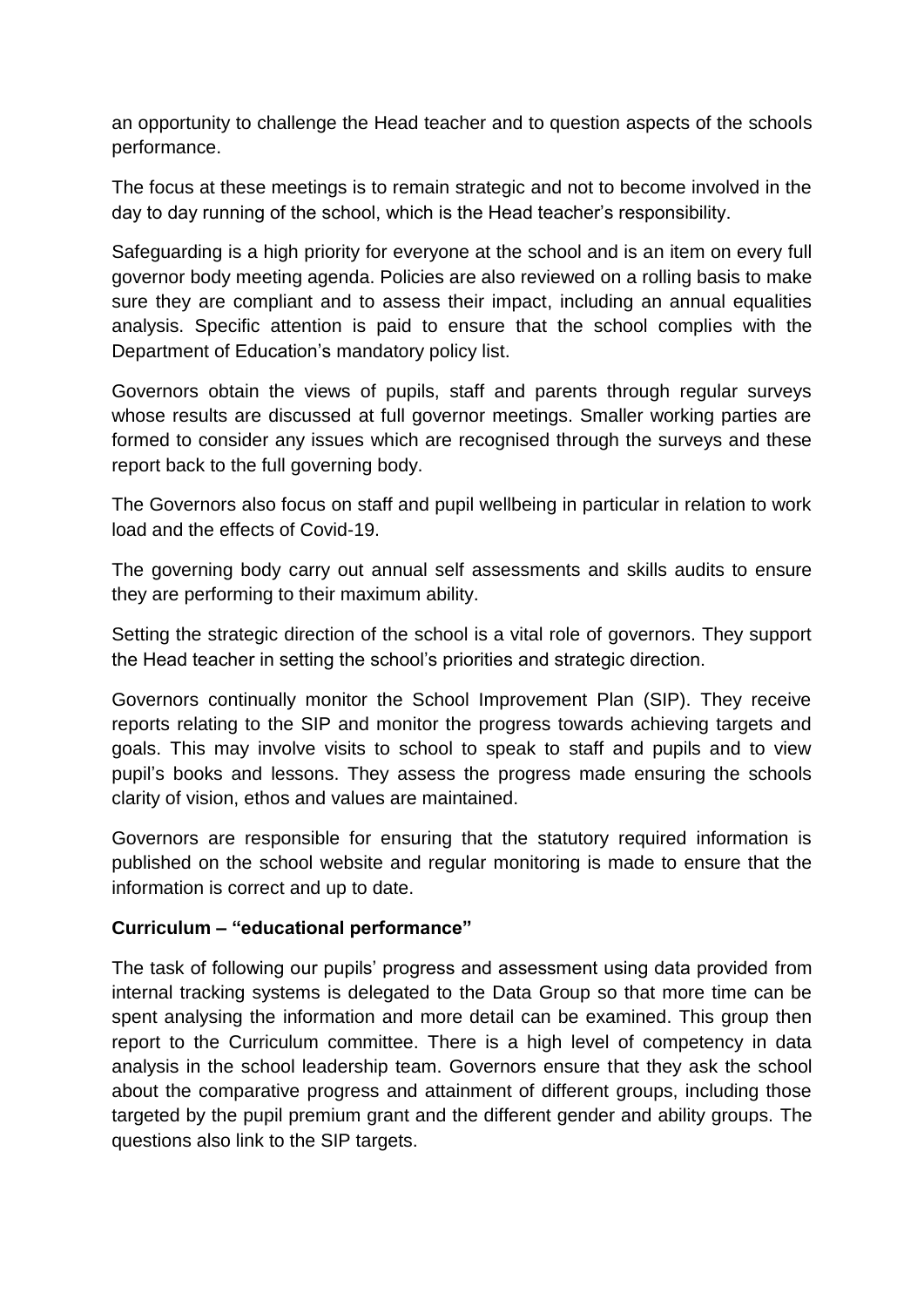For maximum progress to be made it is important that we look closely at all curriculum areas, interventions, children in receipt of pupil premium and those children requiring special support (SEND).

This committee receives regular reports from the SENDCO and SEND Link Governor who meet to discuss the various needs and support of this group of children.

Governors receive information regarding the use of the Sports Premium Funding and the impact this has on the development of PE across the school.

Governors have also received additional information regarding the school's strategy for dealing with the "catch up" following the Covid-19 school closures and how the Government "catch up premium" will be spent to have the best impact.

The impact of additional class bubble closures and individual isolations during this academic year, along with the remote learning the school provided was also shared.

Children who are identified, using data and teacher observations, as requiring additional support due to Covid-19 receive additional quality first teaching from our recovery teacher.

This committee has considered information from the Head teacher to promote the Rosenshine principles and to becoming a Trauma school.

Our Orchard Curriculum (OOC) is also considered and monitored at these meetings. Governors are looking forward to having a full year of OCC so that we can accurately monitor the pupil's achievements against it and their progress towards being secondary ready.

#### **Resources – "financial performance"**

This committee is tasked with ensuring that all monies allocated to all areas are accounted for and spent accordingly. The key elements of termly business are discussed and governors hold the Head teacher to account for the financial performance of the school and recommend approval of draft and final budgets to the full governing body. The School Business Manager attends these meetings to present the budgets and other financial information.

Revenue and Capital budgets are considered and discussions about spending and its impact on the pupil's learning take place.

The governors bring a wide range of expertise to the school and this has the impact of ensuring that budgets are monitored effectively and improvements are effective and continuous and that the school is always moving forward.